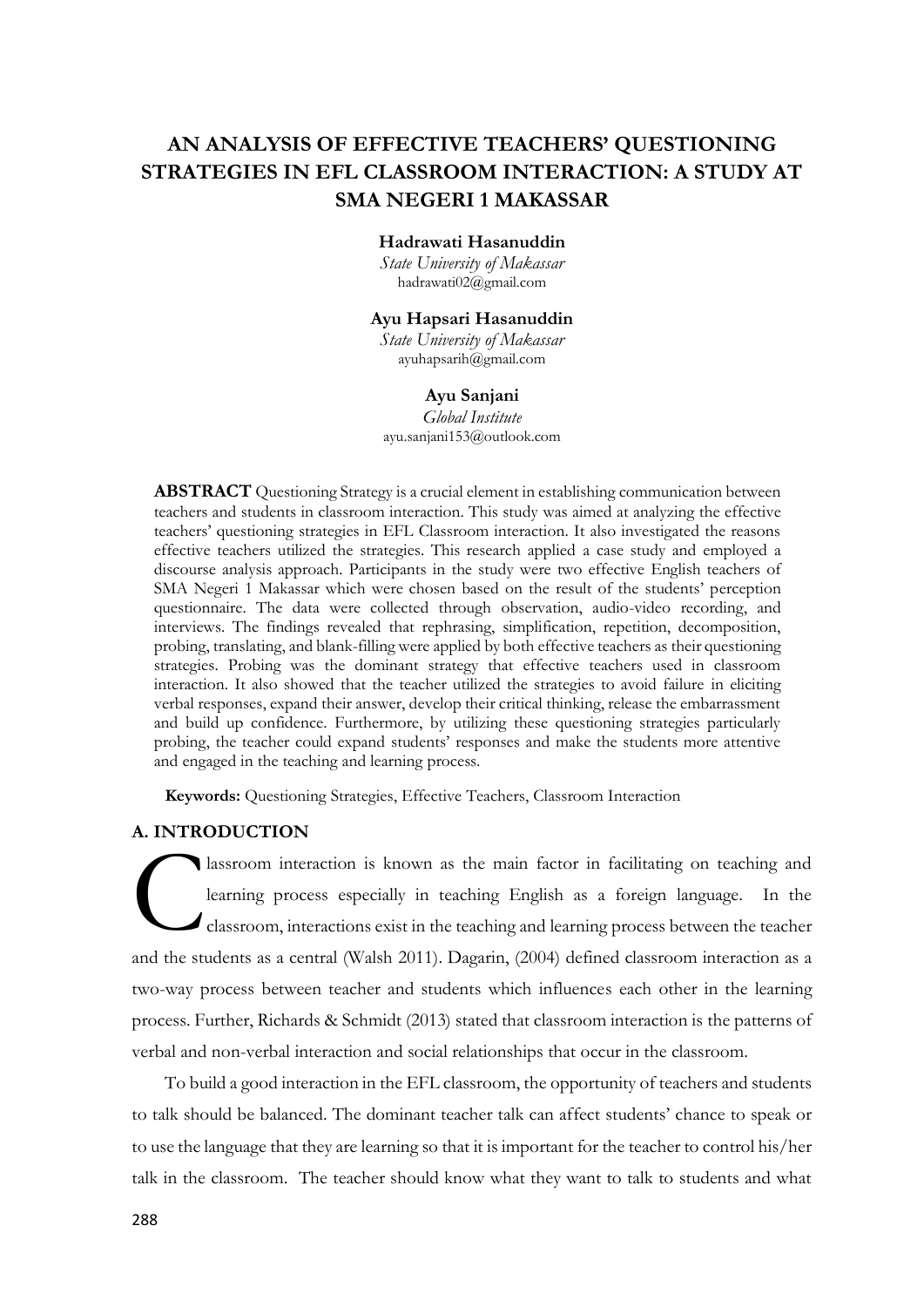activity can help the students to engage them in speaking independently. Asking questions is deemed as the appropriate way to encourage the students' responses and create a balance interaction in the classroom.

Questions have become a popular way of teaching and learning activities. Lynch (1991) defined a question as a command or interrogative expression used to gain information or stimulate a response or knowledge test. In other words, when the teacher asks a question to students in the teaching and learning process, teachers may stimulate them to recall their prior knowledge, promote their comprehension, and build their critical thinking skills. Willen in Fusco (2012) stated that the aim of asking a question is to stimulate students' participant in the classroom. Teachers' questions become the main tool to achieve teaching and learning purposes (Boyd, 2015)

Questions are varied, teachers employed them in a variety of ways for a variety of reasons (Fusco, 2012). The teacher should know the right way in asking questions because how teachers deliver the questions will influence students' understanding. Moreover, students' level of ability are different, some students need special treatment to understand the questions given. Teachers must analyze their level ability and comprehend before they decide appropriate strategy for their student. Lestari (2018)

The problem not only comes from the different students' abilities but also comes from the teacher himself. Some studies have found that some teachers occasionally express an unclear question, which can create students' confusion. Furthermore, students' verbal responses are not elicited well and demolish the learning process. Al-Zahrani & Al-Bargi (2017) asserted that teachers always use verbal questions to create interaction with their students. However, some of their verbal questions cannot be understood by the students. They were failed to elicit the desired inter

action. Hence, question strategies are needed to give guidance to the teachers in giving questions to students.

Therefore, this study seeks to investigate the effective teachers' question strategies, the dominant strategies, and the reasons why they utilized them in EFL classroom interaction. Findings in this study are valuable to know the effective questioning strategy for the teacher to elicit students' responses and develop their critical thinking.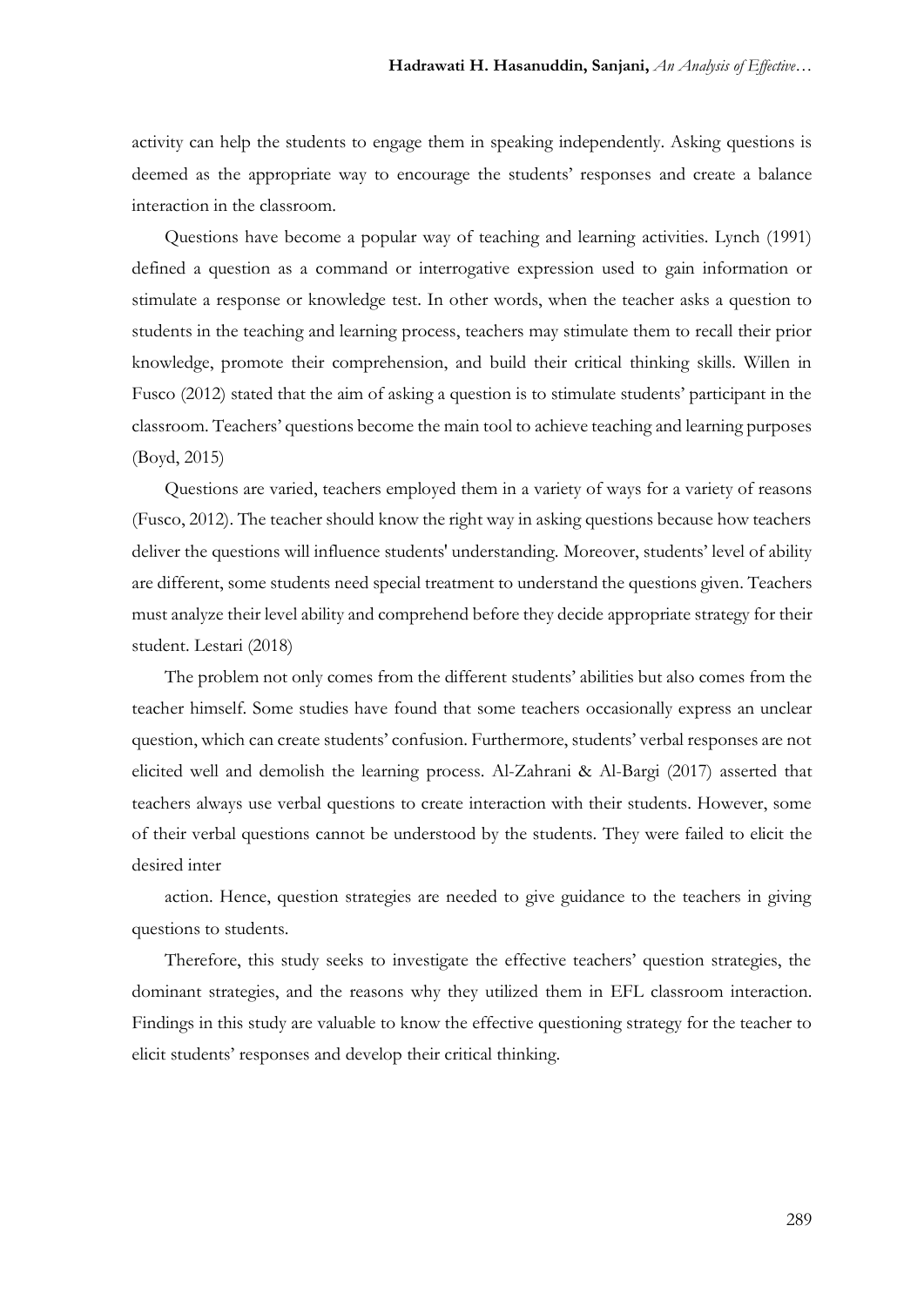#### **B. REVIEW OF LITERATURE**

#### **Questioning Strategies**

Questioning strategy is an essential tool that can help the teachers in eliciting students' verbal responses. It can make students attentive and engaged in a lesson. Guest (1985) stated that the questioning strategy utilizes by the teacher to enhance the students' achievement and critical thinking in teaching and learning. In line with Guest, Shaunessy (2005) argue that questioning strategies are essential to the growth of critical thinking skills, creative thinking ability, and higher-level thinking skill.

Questioning strategies provide ways on how to make students realize the teachers' questions. According to Fitriati, Isfara, & Trisanti, (2017), students are quiet because they probably do not have any idea about what they asked, how to answer it or feel shy. By applying questioning strategies, teachers can solve these problems. Wu (1993) argued that teachers might use various strategies in eliciting students to respond to their questions. Rephrasing the complex questions into simple and clear structures is a common strategy that teachers apply, particularly in the language classroom. When the meanings of the question cannot be caught by the students, teachers must reconstruct their questions by using different types and ways of giving questions. It can encourage students to answer and help them to arrange utterances, so they are motivated to speak confidently. Therefore, the questioning strategy is very effective in the language learning process. (Sun, 2002)

There are some questioning strategies that teachers can utilize to stimulate students' responses. Wu (1993) proposed five questioning strategies that teachers may use to gain students' verbal responses namely: (1) Rephrasing refers to expressing a question in an alternative way, it may involve swipe a word with synonyms (rewording) or change the order of the word in the question, (2) Simplification refers to a process of rephrasing a question by simplifying it so that the students can be easier to understand it, (3) Repetition refers to repeating a question more than once in the hope that a verbal response from students will be elicited, (4) Decomposition is reformulating a question into two or more parts so that the students may obtain the answer, and (5) Probing is asking a question which is followed up by one or more other questions so that the teachers can solicit more responses from a student.

Some researchers have conducted researches on communication strategies. The first researcher was Hadiani (2014). Her findings revealed that there were several questioning strategies used by the teachers namely rephrasing, blank-filling, code-switching, probing, simplification, exemplification, repetition, and decomposition. Rephrasing became the dominant and effective strategy in eliciting students' responses. Besides, Sujariati (2015) in her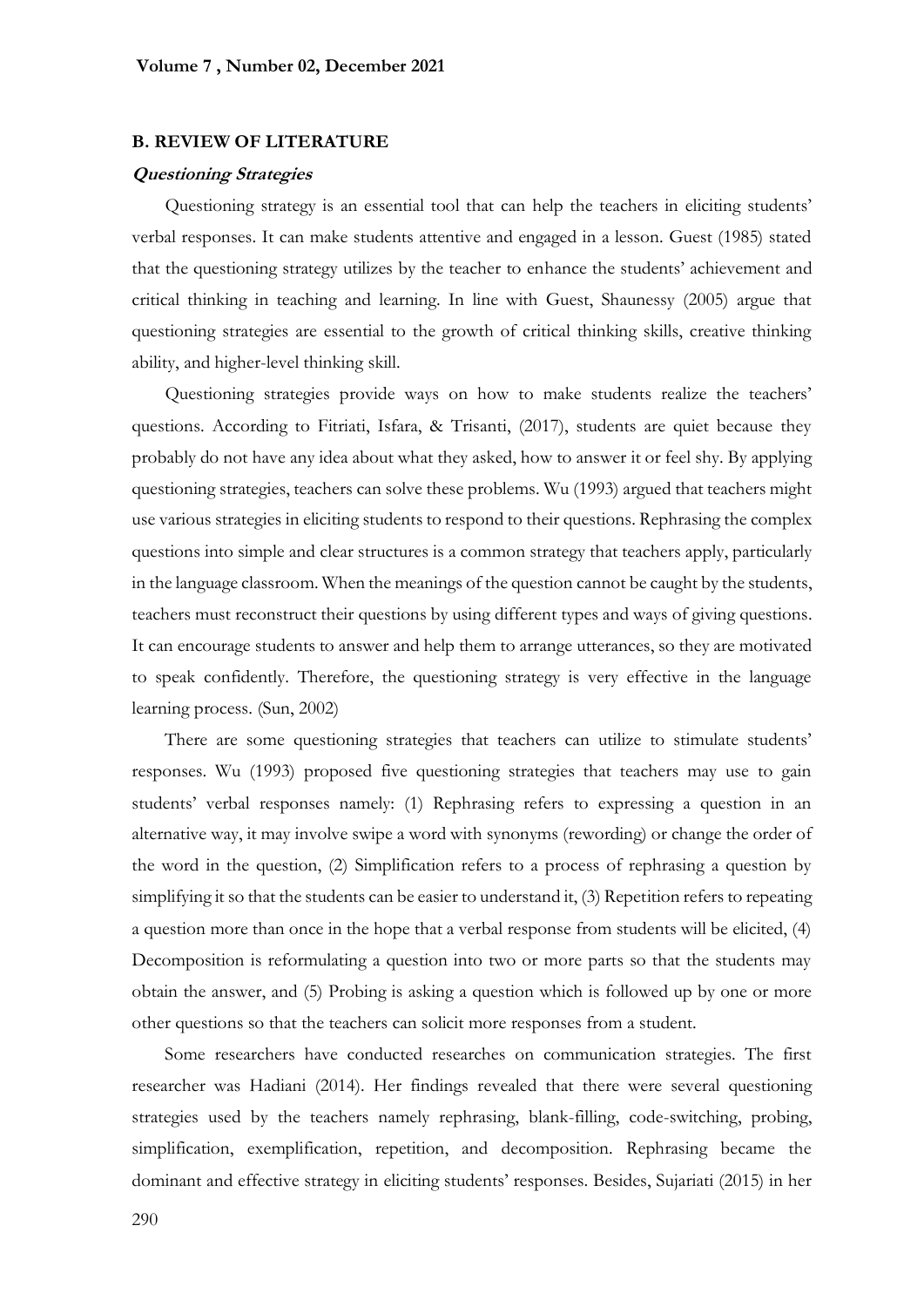study also found that the teacher utilized repeating the question to clarify students' understanding and translating the question into students' first language when they could not catch the meaning of the question in their target language. Both strategies gave a positive effect on the students' interaction. It was proven from the enhancement of students' responses.

Moreover, Davoudi & Sadeghi (2015) in their research on Questioning as a High-Level Cognitive Strategy, the finding indicated that giving probing questions solicited more responses from the students and stimulated student critical thinking. He also suggested developing this skill in the teaching and learning process. Further, Dös et al. (2016) also found probe question was essential in an educational context as they reveal possess detailed knowledge on a particular topic. The teacher posed this question to paraphrase the response and demand new information.

Furthermore, Rido (2017) also conducted a study related to questioning strategy. He found that the teachers used close-display, open-referential, and follow-up questions. The repeating question was the right strategy when there was no response from the students. Besides, he asserted that this strategy is employed by the teachers to stimulus and guide the students to respond to the question. Thus, students get the opportunity to talk more in the classroom. Astrid et.al. (2019) also asserted that there were four reasons why the teachers utilized questioning strategy in the classroom. They are recalling students' understanding, attracting students' attention, developing students' thinking ability in higher order level, and engaging students in the content of the lesson.

## **C. METHOD**

This study was a case study research and employed discourse analysis to describe the effective teachers' questioning strategies in EFL Classroom interaction and the reasons for effective teachers utilized the strategies. Discourse analysis is applied in foreign language teaching and learning to expose much about how teachers perform in the classroom. Besides, the application of it can be used as a basis for teachers' improvements. (Xin, Luzheng, & Biru, 2011)

#### **Respondents**

The respondents of this study were two effective English teachers with their students in SMA Negeri 1 Makassar. The effective teachers were chosen based on the result of the students' assessment. In this study, the researcher utilized the assessment instrument for the Indonesian EFL teacher's performance based on students' perception developed by Atmowardoyo et al. (2017) to measure the effectiveness level of the teacher. The two effective teachers were labeled as Teacher A and Teacher B in this research.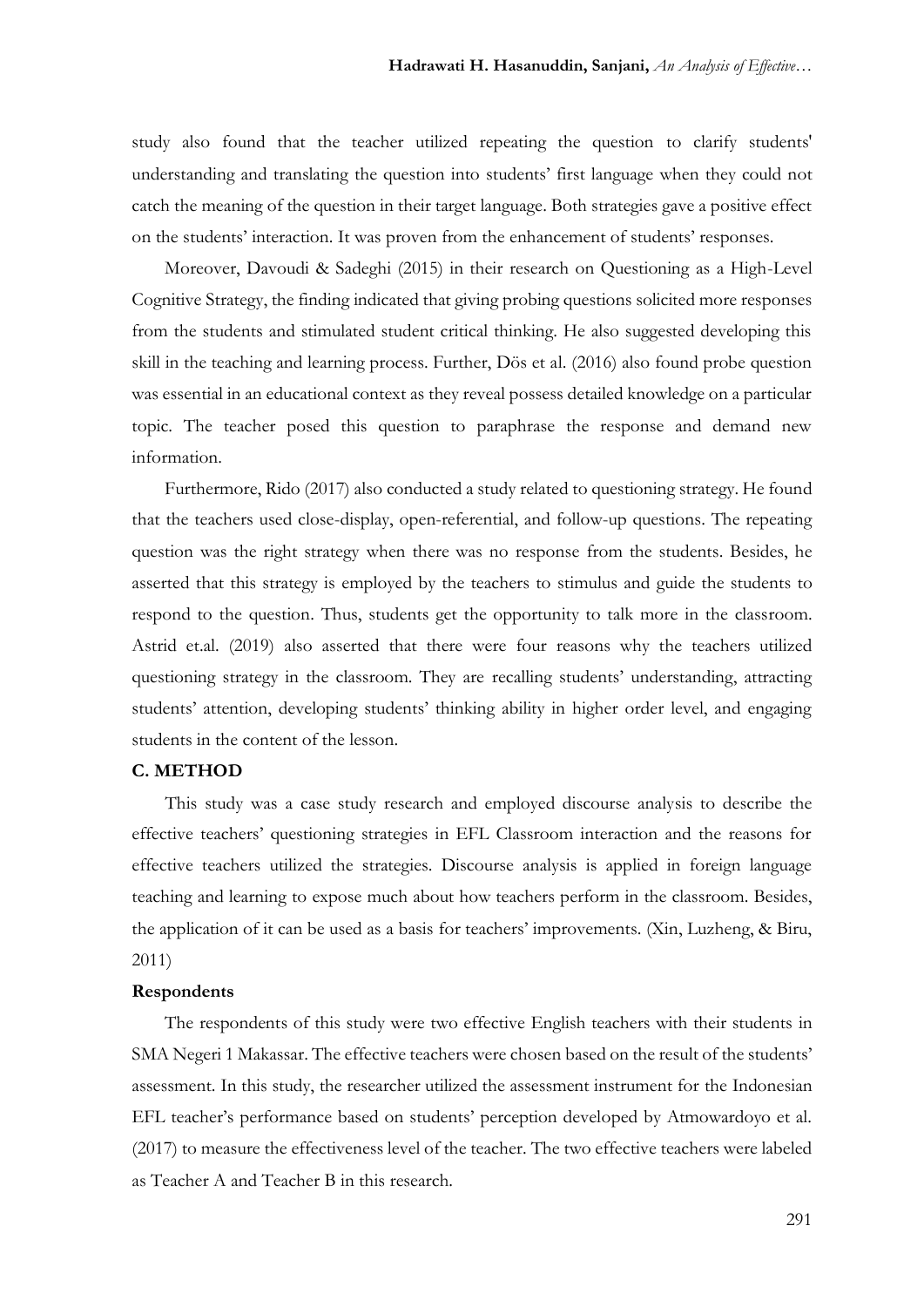#### **Instrument**

In gathering the data, the researcher used several instruments, namely audio and video recorder, field notes, and interview questions.

## **Procedures**

In collecting the data, the researcher used three ways namely observation, interview, and triangulation. In this case, the researcher observed directly but does not interact and participate in the setting. According to Hood (2009, p. 77), direct observation is a process of investigation. The researchers played the role of observer. The researchers watched and observed the participants or the case directly. After doing the observation, the researcher interviewed the teachers to seek information about the reason and the function of the questioning strategies that they used. The last procedure was triangulation. To gain reliable resource, a method which used is triangulation related to data collection, data analysis, and data interpretation.

## **Data Analysis**

In analyzing the data, the researcher employed some steps adapted from Miles, et. al. (2014), they are (1) data condensation, (2) data display, and (3) conclusion drawing, and (4) verification. Data analysis is the process of systematically searching patterns and arranging data in such a way so that the data will be understandable.

## **D. FINDINGS AND DISCUSSION**

## **Teachers' Questioning Strategies**

After analyzing the transcript, the researcher found that there were seven questioning strategies used by effective teachers. The strategies were categorized and identified based on the taxonomy of Wu (1993). The results can be seen as follows:

## **Rephrasing**

Rephrasing refers to expressing a question in an alternative way, it may involve swipe a word with synonyms (rewording) or change the order of the word in the question.

## *Extract 1: rephrasing a word*

- $T_A$  : Okay, what is that song tells about?
- S : The meaning?
- $T_A$  : What is the story of this song?
- S : Someone who has a dream and he believe there will be an angel can make his dreams comes true.

Extract 1 showed that teacher A asked a student by uttering "okay, what is that song tells about?" and the student answered by giving another question. He said "the meaning?" with an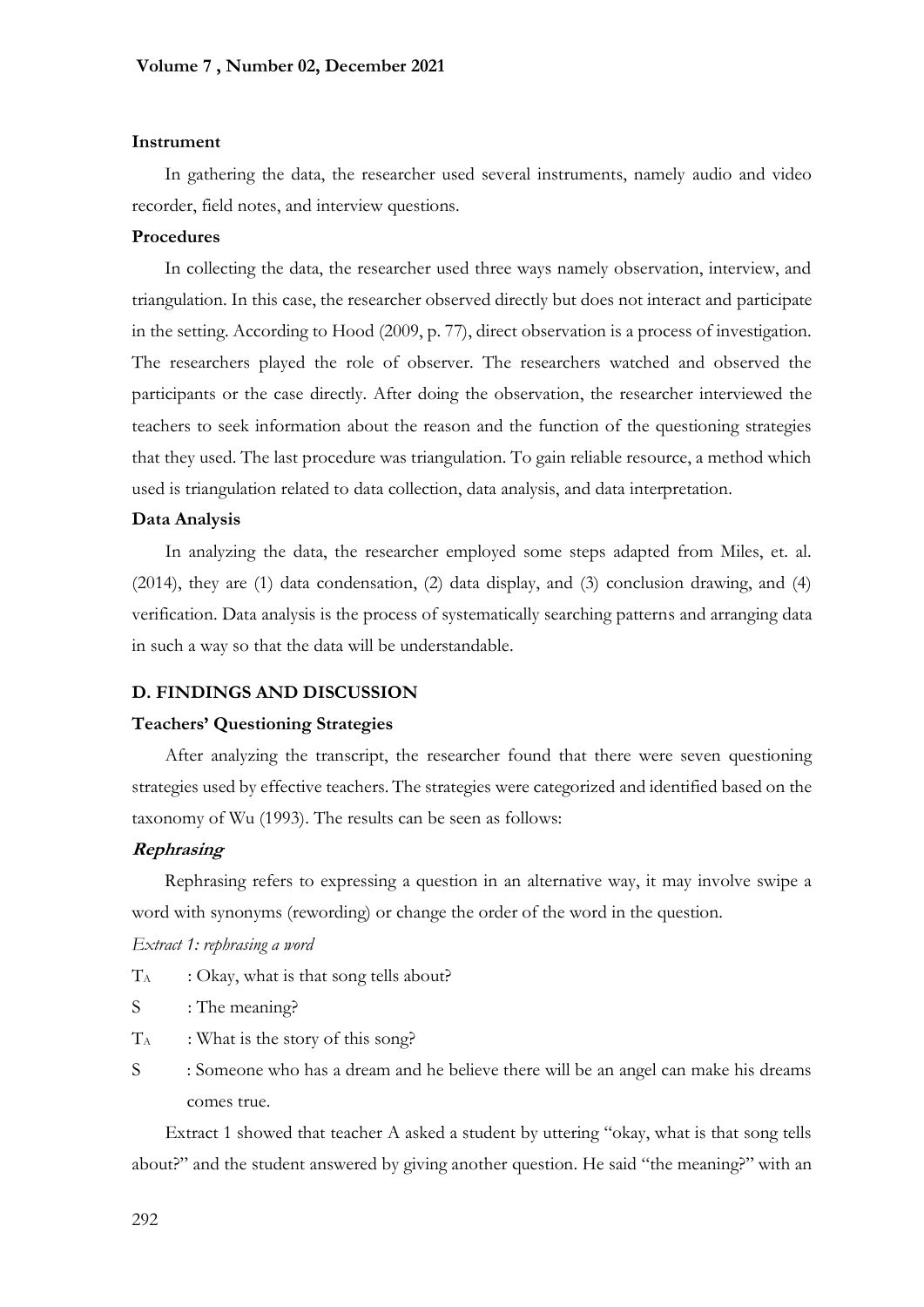interrogative voice. It indicated that the student did not recognize the meaning of the question, she thought that the teacher asked her to translate it. To avoid misunderstanding, teacher A asked the student again by saying "What is the story of this song?". She rephrased her question by swiping "that song tells about" into "the story of this song" so that the students can answer the question correctly.

#### *Extract 2: rephrasing a word*

 $T_B$  : What do you think about the purpose of the song?

S : I think. It is very good because they can make.

 $T_B$  : No, no, no, the purpose or the aim. What is the aim of the song?

S : The purpose, explain the wonderful  $(\partial \Omega)$ 

 $T_B$  : Yeah?

S : The wonderful Indonesia, like I said before.

 $T_2$  : And?

S : And then to introduce the world that there are Indonesian people who has many cultures

In extract 2, teacher B also used rephrasing to avoid students' failure in eliciting verbal response. It can be seen in the extract above, teacher B asked the student "What do you think about the purpose of the song?" but the student answered incorrectly. Therefore, the teacher preferred to rephrase her question by saying "What is the aim of the song?". Further, the students replayed it by saying "the purpose, explain the wonderful  $\omega(\omega)$  the wonderful Indonesia, like I said before". The student's answer indicated that the student understood the meaning of the question. It proved that rephrasing can avoid the students to answer the question incorrectly. It was supported by the result of Hadiani's research (2014), she stated that rephrasing was an effective way to elicit students' responses.

#### **Simplification**

Simplification refers to the process of rephrasing a question by simplifying it so that the students can be easier to understand.

## *Extract 3: Simplifying the question*

- $T_A$  : From the song, the man wanted the girl to come back, so what does this man want to know when the girl comes back?
- S : *Kembali, apa yang dilakuakan*? [what will he do?]
- T<sup>A</sup> : What does he want to know? What does he want to find out?
- $S$  : Eh..
- $T_A$  : What does the man want to hear from the girl?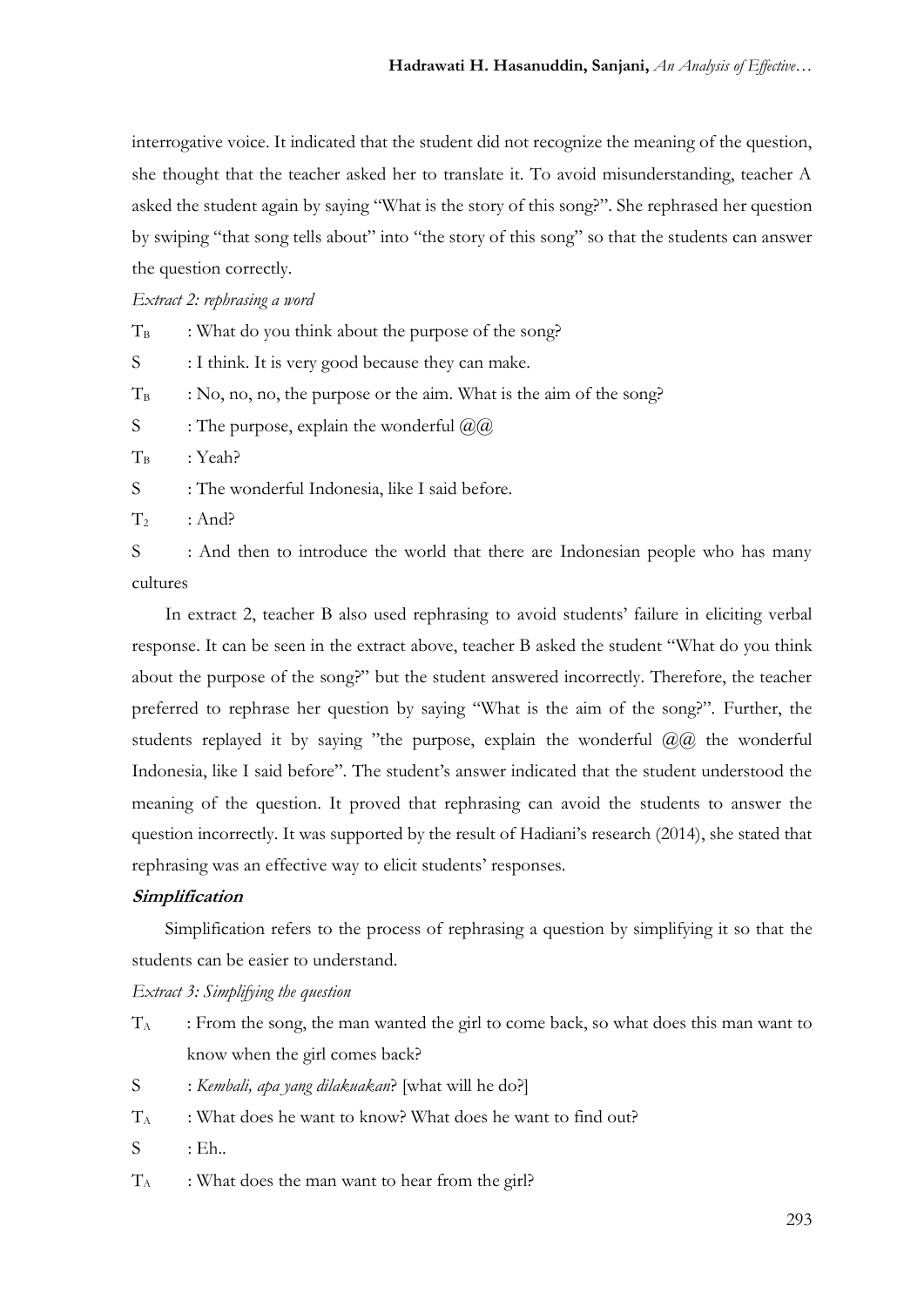### **Volume 7 , Number 02, December 2021**

S : He wants.. he wants to hear that she was heartbreak and misery.

In the extract above, the teacher rephrased her question three times. She tried to simplify the question. First, she asked the student by saying "what does this man want to know when the girl comes back?". The question confused the student. Then, she rephrased her question to "What does he want to know?" and " What does he want to find out?" which were more simple than the previous question. The students only responded to it by " eh" which indicated that the student didn't get the point of the question. Moreover, the teacher simplifies the question by saying "what does the man want to hear from the girl?" and the students answered it by saying "he wants.. he wants to hear that she was heartbreak and misery". It showed that this strategy was successful in that classroom.

## **Repetition**

Repetition refers to repeating a question more than once in the hope that a verbal response from students will be elicited.

## *Extract 4: Repeating a question*

- $T_A$  : He said he believes. What does he believe?
- S : *Percaya* [believe]
- $T_A$  : Yah, What does he believe? What does he believe in this song?
- S : Eh, oh believe an angel
- $T_A$  : Yes, an angel. He believes an angel

Regarding the extract above, the teacher utilized repetition. She repeated her question three times. She uttered, "What does he believe?". She just answered it by saying "*percaya*" in low intonation. The student responded to the question doubtfully and by using her first language (L1). When the teacher repeated her question, the student could answer it correctly. It indicated that the student knew the answer but she felt not confident to answer it. The teacher's strategy in repeating a question may help the students to build their confidence and give additional time to expand students' answers.

*Extract 5: Repeating a question*

- $T_B$  : okay. What is information that you find about this song? ... What is information that you find about the song? Tell me!
- S : oh.. Rossa make this song about
- $T_B$  : Sure? Rossa makes it?

S : oh no, no, no. Rossa sing that song for explain about the wonderful of Indonesia.

In line with teacher A, Teacher B also used a repetition strategy in asking a question. It can be seen in Extract 5, the teacher repeated her question after waiting for more than 5 seconds.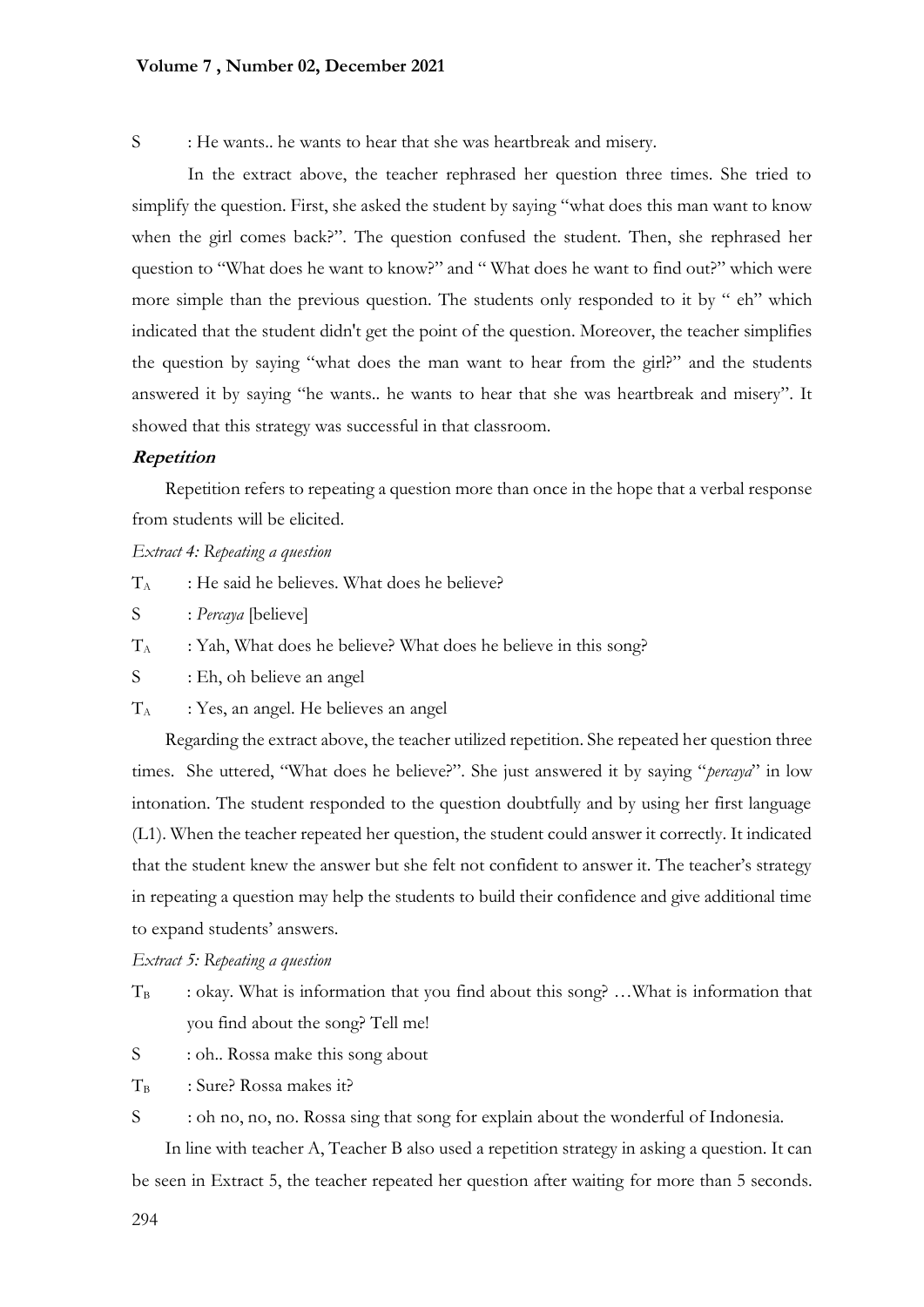She said "okay. What is information that you find about this song? …What is information that you find about the song? Tell me!". The (…) mark indicated that there was a pause of more than .5 second. The teacher repeats the question to find out whether the students understand it or not.

## **Decomposition**

Decomposition is reformulating a question into two or more parts so that the students may obtain the answer.

*Extract 6: Decomposing a question*

 $T_A$  : how long is dry season in Indonesia?

SS : seven? Six? ↓ [Discussing in]

 $T_A$  : When does dry season start?

SS : April↑

- $T_A$  : When does it end?
- SS : October↑
- $T_A$  : So?
- SS : 6 months mam↑

 $T_A$  : Yeah, six months. Because you count it from the middle of each month

In extract 6, teacher A decomposed her question into three parts. Firstly, she asked "how long is dry season in Indonesia?" but the students were confused in answering the question. They hesitated to say the answer. It was proved by the falling shift in students' intonation. Then the teacher reformulated her question by saying "When does dry season start?" and the students answered by utilizing "April" in the high intonation. This condition also happened when the teacher asked the next part of her question. This strategy is successful to avoid students' failure in eliciting verbal responses.

## **Probing**

Probing is asking a question that is followed up by one or more other questions so that the teachers can solicit more responses from a student.

#### *Extract 7: Probing*

 $S$  : [sing a song]

 $T_A$  : Okay, thank you. What is the song tell about?

S : the song is about friend. It is a true friend who always beside you no matter you are and sometimes you think you don't need them but you realize need them because they will always help you no matter you are in up and down.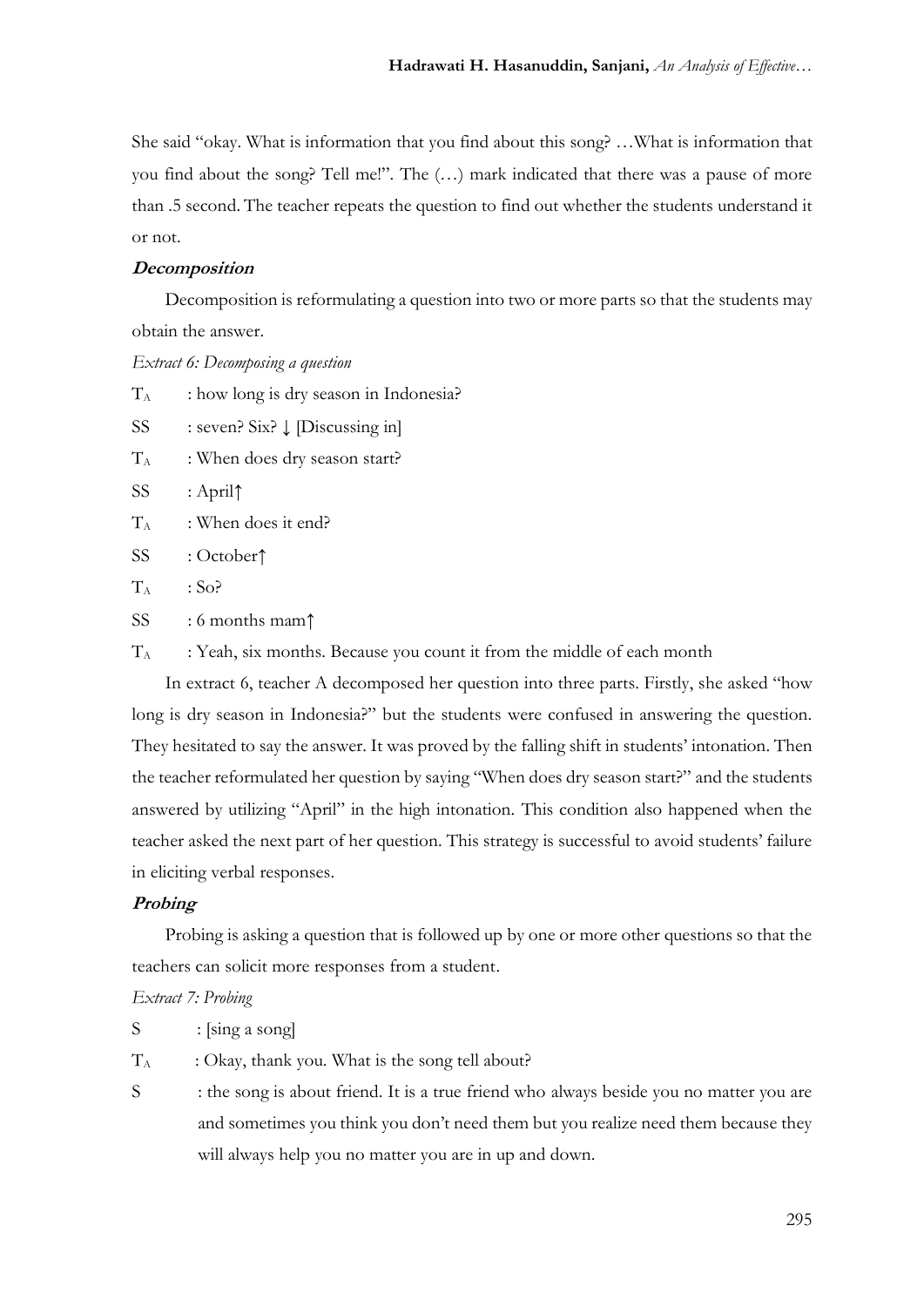## **Volume 7 , Number 02, December 2021**

| $T_A$ | : Do you have a true friend?                                                         |  |  |  |  |  |
|-------|--------------------------------------------------------------------------------------|--|--|--|--|--|
| S     | : Yes mam.                                                                           |  |  |  |  |  |
| $T_A$ | : How is your true friend?                                                           |  |  |  |  |  |
| S     | : She is kind and smart and she always beside me.                                    |  |  |  |  |  |
| $T_A$ | : Okay yes. What is the meaning sometimes you think you will be fine by yourself?    |  |  |  |  |  |
| S     | : Kadang kamu berfikir kau akan baik-baik saja sendirian.                            |  |  |  |  |  |
| $T_A$ | : Okay, good. Now, my questions, what you will find What you will find what will     |  |  |  |  |  |
|       | help you to find yourself inside? (00.16)                                            |  |  |  |  |  |
| S     | : the beauty                                                                         |  |  |  |  |  |
| $T_A$ | : What beauty?                                                                       |  |  |  |  |  |
| S     | : yeah, the beauty of all                                                            |  |  |  |  |  |
| $T_A$ | : What will happen in your opinion yah, what will happen when you have a friend like |  |  |  |  |  |
|       | in this song?                                                                        |  |  |  |  |  |
| S     | : What will happen, mam?                                                             |  |  |  |  |  |
| $T_A$ | : Yah, satu saja.[just one]                                                          |  |  |  |  |  |
| S     | : Everything is bright                                                               |  |  |  |  |  |
| $T_A$ | : and how if you lost your true friend?                                              |  |  |  |  |  |
| S     | : I will sad.                                                                        |  |  |  |  |  |

In the extract above, the student was invited to sing a song one by one in front of the class and should answer some questions based on the song that she/he sung. The first question, the teacher asked "What is the song tell about?". Then, students said "the song is about friend. It is a true friend who always beside you no matter you are and sometimes you think you don't need them but you realize need them because they will always help you no matter you are in up and down". The student's answer indicated that the student understood what the teacher asked. In this case, the teacher asked not to expand the student's answer. She used follow-up questions to develop their critical thinking and build her confidence. It can be seen from the extract, the teacher asked the student about his or her prior knowledge. She asked "How is your true friend?" and the student answered it by saying "She is kind and smart and she always beside me". She looked confident in answering the question. Moreover, the teacher also asked her opinion about something and the student answered it well. It indicated that probing was an effective strategy in building up critical thinking and confidence.

## **Translating**

Translating refers to asking a question by switching the language into the students' L1. *Extract 8: Switching the language*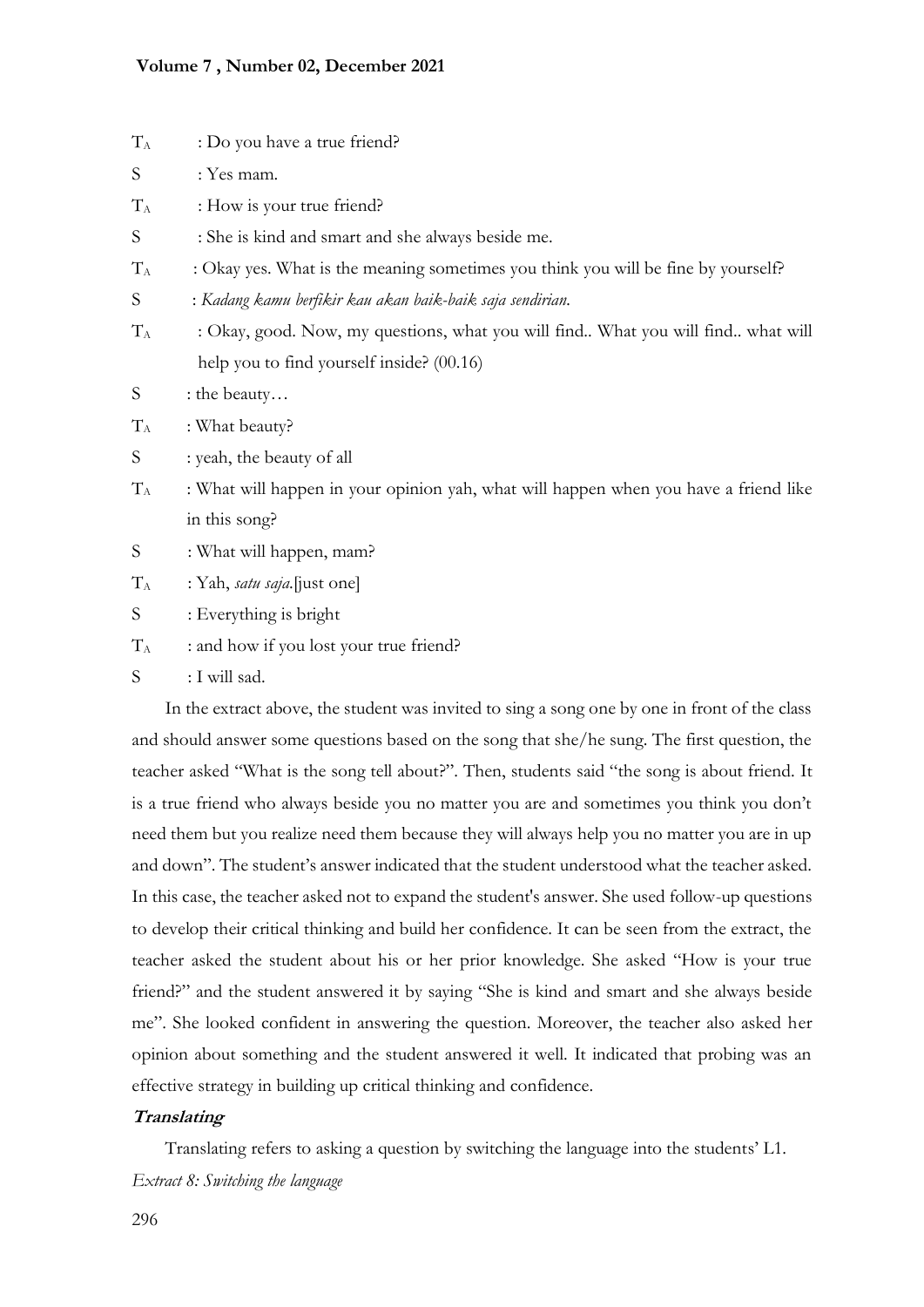- $T_B$  : okay listen to the riddles and answer it! What does always run but never walk, It often murmur but never talk. It has a bed but never sleep. And it has a mouth but never eat?
- SS : murmur?
- T<sub>B</sub> : yah murmurs, what does often murmur? What is often *berbisik*?
- S : oh, river
- $T_B$  : okay river, why?

Extract 8 shows that the teacher switched her language into the students' first language. She uttered "what does often murmur? What is often *berbisik*?" because the students did not know the meaning of "murmur". Therefore, the teacher utilized translating to avoid the failure to elicit a verbal response.

## **Blank-filling**

Blank-filling refers to asking a question that consists of a phrase, sentence, or paragraph with a blank space where a student provides the missing word or words.

## *Extract 9: Blank-filling*

- $T_A$  : okay.. What is the answer number four? [Pointing a student to answer]
- S : I don't know mam.
- T<sup>A</sup> : the *Titik-titik* bird
- S : early bird
- $T_A$  : the early bird *titik-titik* the worm
- S : Catch
- SS : The early bird catches the worm [students pronounce the word worm incorrectly]
- $T_A$  : Worm
- S : Worm

The extract above showed teacher A pointed a student to answer a question, she said "What is the answer number four?" but the student could not answer it. She just responded to it by uttering "I don't know mam". Therefore, the teacher tried to use blank-filling to elicit the student's answer. She reconstructed her question by providing a missing word. Further, she utilized the question to ask the same student. She uttered "the *Titik-titik* bird" in an interrogative voice. The word *titik-titik* indicated the missing word so that the student can easy to recall her memory or think about missing word. It can be seen in the third and fifth paragraphs, the student can fill the missing word correctly. It indicated that blank-filling can be categorized as an effective strategy in stimulating students' responses. Hadiani (2014) also asserted that this strategy is quite effective in encouraging students to talk.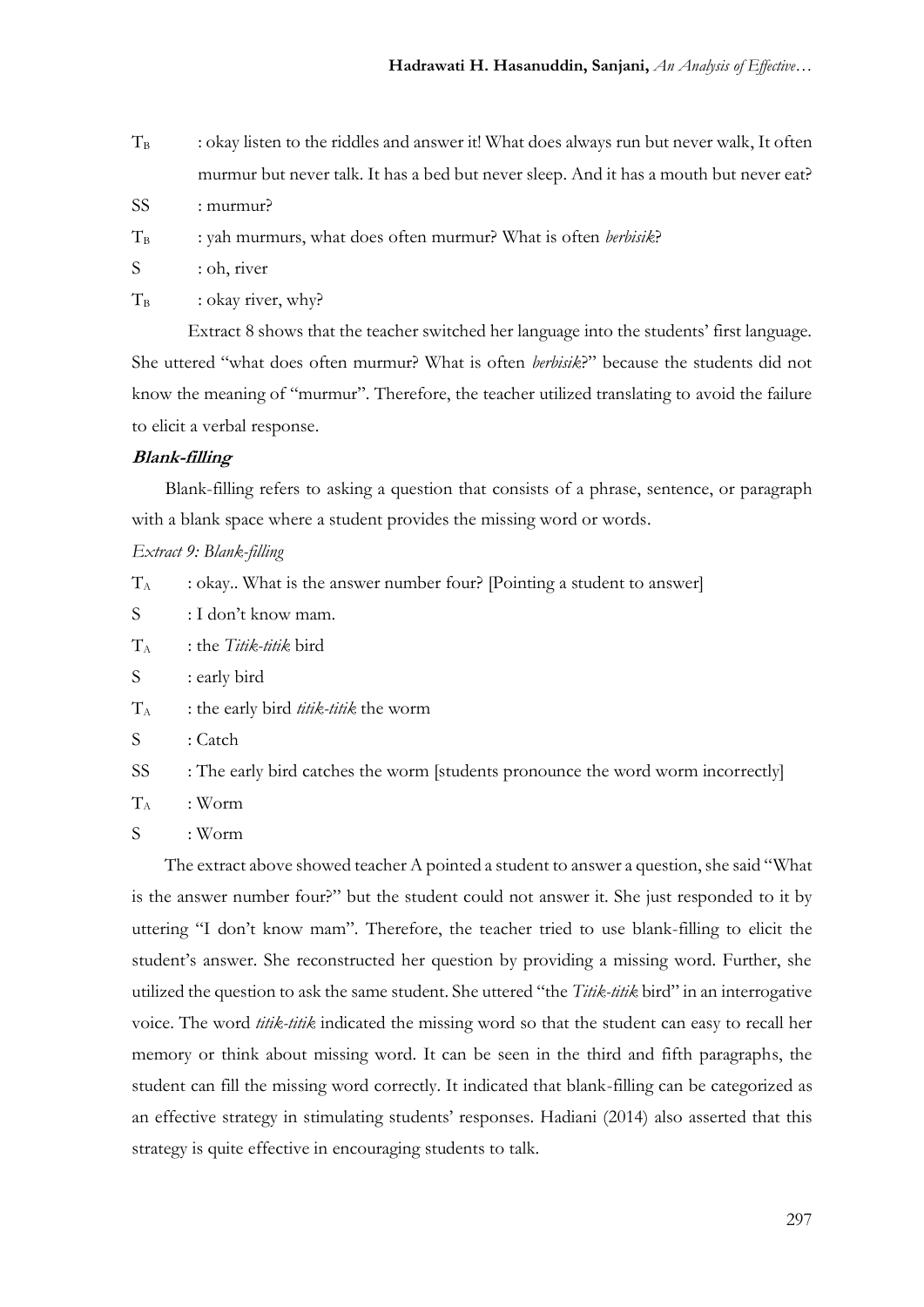## **Volume 7 , Number 02, December 2021**

In this study, the researcher also analyzed the dominant questioning strategies used by effective teachers. The following table presents the dominant types of questioning strategies used by effective teachers A and B.

| $\rm No$       | Teacher's<br>Questioning Strategies | Frequency |              | Percentage |           |
|----------------|-------------------------------------|-----------|--------------|------------|-----------|
|                |                                     | Teacher A | Teacher B    | Teacher A  | Teacher B |
| 1              | Rephrasing                          | 12        | 9            | $16.9\%$   | 14.5 $\%$ |
| $\overline{2}$ | Simplification                      | 1         | $\theta$     | $1.4\%$    | $0\%$     |
| 3              | Repetition                          | 15        | 18           | $21.1\%$   | $29.0\%$  |
| $\overline{4}$ | Decomposition                       | 1         | $\theta$     | $1.4\%$    | $0\%$     |
| 5              | Probing                             | 28        | 21           | $39.4\%$   | $33.9\%$  |
| 6              | Translating                         | 9         | 13           | $12.7\%$   | $21.0\%$  |
| 7              | Blank-Filling                       | 5         | $\mathbf{1}$ | $7.1\%$    | $1.6\%$   |
|                | Total                               | 71        | 62           | $100\%$    | $100\%$   |
|                |                                     |           |              |            |           |

Table 1. The Dominant Questioning Strategy used by the effective teachers

Table 1 above illustrated the frequency of questioning strategies used by effective teachers A and B. From the data, it showed that teacher A utilized questioning strategies more than teacher B. Teacher A applied all the teacher strategies namely rephrasing, simplification, repetition, decomposition, probing, translating, and blank-filling while the teacher B only applied five strategies in her classroom namely rephrasing, repetition, probing, translating, and blank-filling. Further, the data also show that the dominant strategy used by both effective teachers is probing. It was proved by the percentage of the use of probing by teachers A and B was 39.4% and 33.9%. In line with Wu (1993), Davoudi & Sadeghi (2015), and Dös et al. (2016), probing or probe question is the dominant questioning strategies that utilized by the teacher. A probing question is an effective strategy that may elicit more responses from the students and stimulated students' critical thinking. The second-placed was repetition with the percentage was 21.1% (teacher A) and 29.0% (teacher B). Then the percentage of teacher A questioning strategies was followed by rephrasing (16.9%), translating (12.7%), blank-filling (7.1%), simplification  $(1.4\%)$ , and decomposition  $(1.4\%)$  while the teacher's questioning strategy percentage order for teacher B was translating (21.0%), rephrasing (14.5%) and blank-filling  $(1.6\%)$ .

## **Reason of Teachers utilized the Questioning Strategies**

Based on the finding of this study, there were four reasons why the teacher utilized questioning strategies in the EFL classroom. The reason can be seen as follows: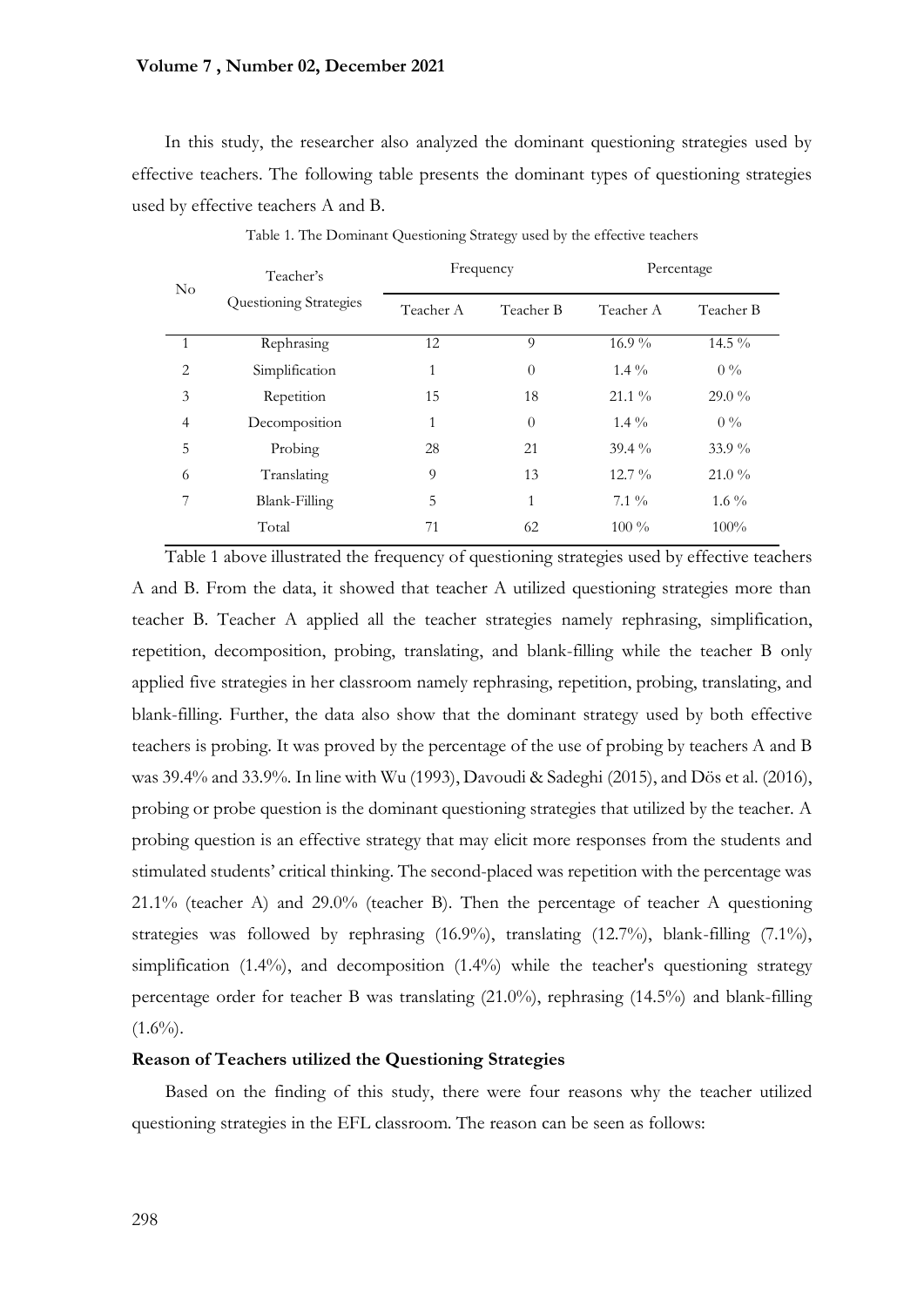#### **Avoid the failure in eliciting verbal response**

Avoid the failure in eliciting verbal responses was the core reason why questioning strategies are needed in the classroom. Almost all question strategies are designed to prevent mistakes in interpreting the meaning of the question or to avoid misunderstanding between the questioner and the answerer. Based on the observation and teachers' interviews, it was found that both effective teachers used rephrasing, simplification, repetition, translating, and blankfiling to clarify the meaning sense of the question. Wu (1993) argued that teachers may use other strategies to stimulate students to respond to the questions by rephrasing or changing the complex questions into simple and understandable constructions so that the teacher may avoid the students' failure in eliciting verbal response.

#### **Expand their answer**

The researcher found that decomposition and probing can be used in expanding the student's answers. Decomposition is reformulating a question into two or more parts so that the students may obtain the answer, while probing is asking a question which is followed up by one or more other questions so that the teachers can solicit more responses from students. Both strategies were effective in expanding students' answers. The following questions can encourage students to talk more. In line with Rido (2017), he also asserted that a follow-up question or probe question can promote interaction.

### **Develop their critical thinking**

A probe is one of the strategies that can be used to develop students' critical thinking. According to Dös e al. (2016), a probe question was important in an educational context as they reveal possess detailed knowledge on a certain The teacher posed this question to demand new information. By asking a probing question, the teacher may practice students' critical thinking skills. In line with Dös, Astrid et.al. (2019) also argued that one of the functions of the question strategy is developing students' higher order thinking.

## **Release the embarrassment and Build up the confidence**

Students are quiet because they probably do not have any idea about what they have been asked. They feel ashamed of their inability to answer questions. Simplifying the question can help the students to understand the complex question. When students can answer the questions given it will indirectly increase their self-confidence in the classroom.

#### **E. CONCLUSION**

Questioning strategy is an essential tool that can help the teachers in eliciting students' verbal responses. The teacher should know the right way in asking questions because how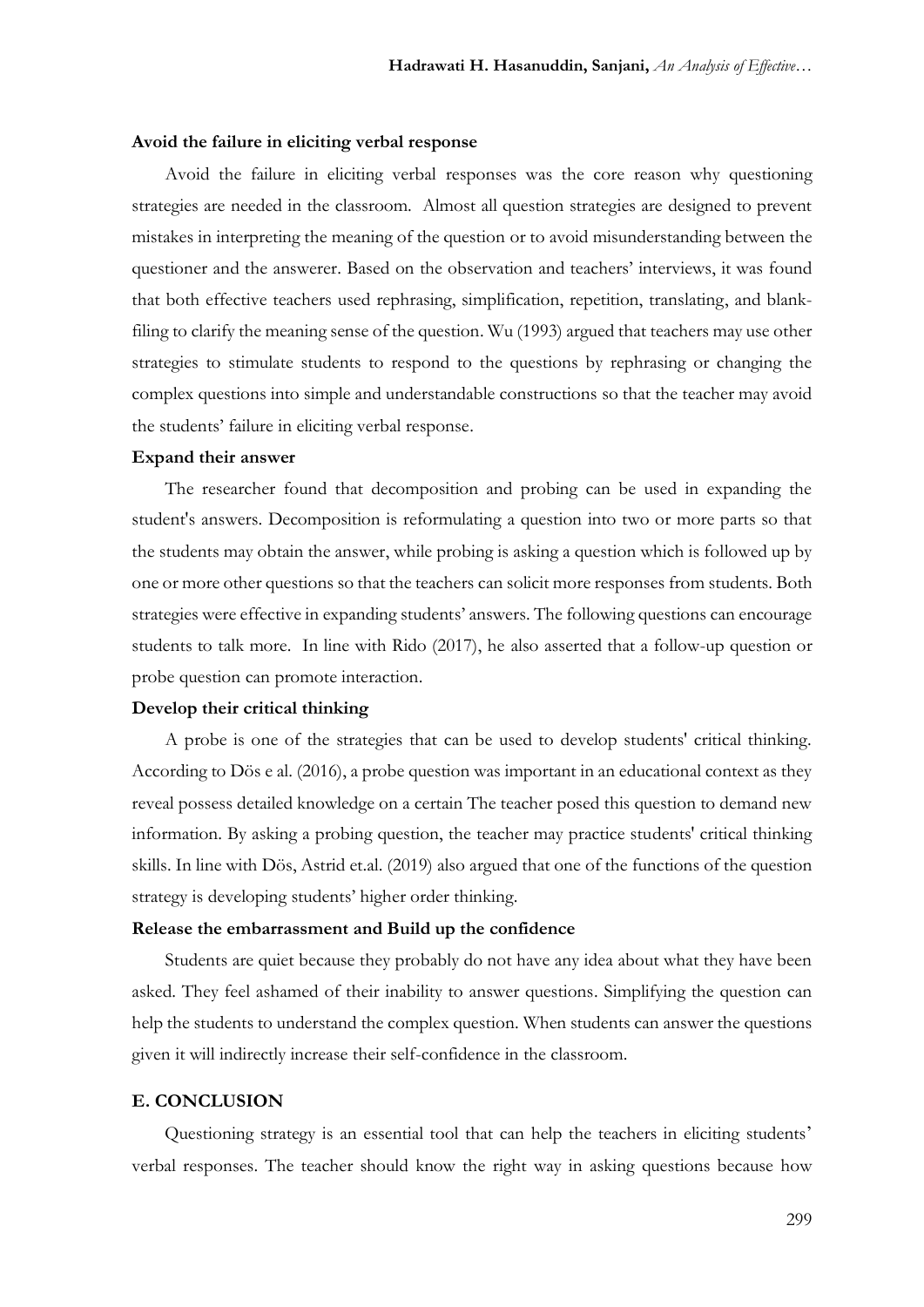teachers deliver the questions will influence students' understanding. There were seven questioning strategies used by effective teachers. They were rephrasing, simplification, repetition, decomposition, probing, translating, and blank-filling as their questioning strategies. Effective teachers used probing strategy dominantly to elicit student response in the classroom. By utilizing these questioning strategies particularly probing, the teacher could expand students' responses and stimulus them to more attentive and engaged in the teaching and learning process. Further, the teacher utilized the strategies to avoid failure in eliciting verbal responses, expand their answer, develop their critical thinking, release the embarrassment and build up confidence.

#### **REFERNCES**

- Al-Zahrani, M. Y., & Al-Bargi, A. (2017). The Impact of Teacher Questioning on Creating Interaction in EFL: A Discourse Analysis. *English Language Teaching*, *10*(6), 135–150.
- Astrid, A., Amrina, R.D., Desvitasari, D., Fitriani, U,. & Shahab, A. The Power of Questioning : Teacher's Questioning Strategies in the EFL Classrooms. *Indonesian Research Journal in Education*, *3(1)*, 91-106
- Atmowardoyo, H., Ja'faruddin, J., & Khaerati, K. (2017). Developing an Assesment Instrument for Indonesian EFL Teachers' Performance Based on The Students' Perceptions. *International Journal of Science and Research*, *6*(7), 608–614.
- Boyd, M. P. (2015). Relations between teacher questioning and student talk in one elementary ELL classroom. *Journal of Literacy Research*, *47*(3), 370–404.
- Dagarin, M. (2004). Classroom interaction and communication strategies in learning English as a foreign language. *ELOPE: English Language Overseas Perspectives and Enquiries*, *1*(1–2), 127–139.
- Davoudi, M., & Sadeghi, N. A. (2015). A Systematic Review of Research on Questioning as a High-Level Cognitive Strategy. *English Language Teaching*, *8*(10), 76–90.
- Dös, B., Bay, E., Aslansoy, C., Tiryaki, B., Çetin, N., & Duman, C. (2016). An Analysis of Teachers' Questioning Strategies. *Educational Research and Reviews*, *11*(22), 2065–2078.
- Fitriati, S. W., Isfara, G. A. V., & Trisanti, N. (2017). Teachers questioning strategies to elicit students verbal responses in EFL classes at a secondary school. *English Review: Journal of English Education*, *5*(2), 217–226.
- Fusco, E. (2012). *Effective questioning strategies in the classroom: A step-by-step approach to engaged thinking and learning, K-8*. Teachers College Press.
- Guest, (1985,P.2). The case study method: Critical thinking enhanced by effective teacher questioning skills. *The 18th Annual International Conference of the World Association for Case MethodResearch & Application*